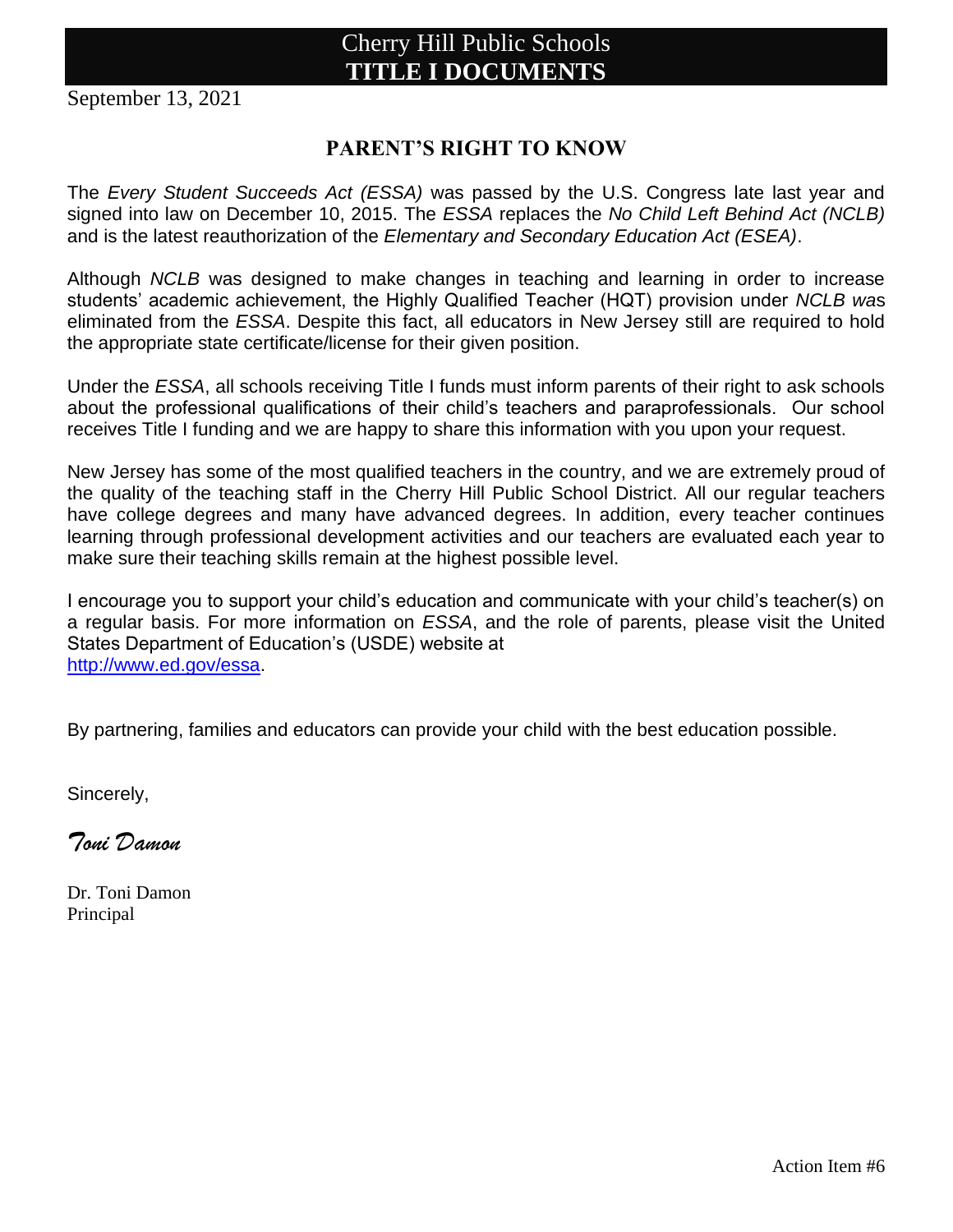#### **PARENT INVOLVEMENT POLICY**

Cherry Hill Public Schools has adopted the following parent involvement policy and plan. This policy and the plan to implement it have been developed jointly and in agreement with, and will be distributed to parents of students participating in the Title I program.

Cherry Hill Public Schools shall convene within 45 days after the start of the school year, an annual meeting, at a time that is convenient for parents, to which all parents of students participating in the Title I program are invited and encouraged to attend. At this meeting, parents will be informed of their child's participation in Title I, the purpose and requirements of Title I, and their right to be involved. Particular attention shall be given to reaching those parents who are economically disadvantaged, are disabled, have limited English proficiency, have limited literacy, or are of any racial or ethnic minority background.

Cherry Hill Public Schools will offer a flexible number of meetings (a.m. and p.m.) to parents, and may provide transportation, childcare, and home visits.

Cherry Hill Public Schools shall involve parents in an organized, ongoing, and timely manner, in the Title I planning, review, and improvement of programs, including the joint development of the school parent involvement policy and the school plan.

Parents of students participating in Title I shall be provided:

- timely information and opportunities to attend regular meetings;
- school performance profiles and their child's individual assessment results, including an interpretation of results;
- a description and explanation of the school curriculum, assessment, and proficiency levels;
- a timely response, within two weeks, to any parent suggestions.

All comments indicating parents' dissatisfaction with the district Title I plan shall be collected and submitted along with the plan to the Cherry Hill Public Schools Central Office.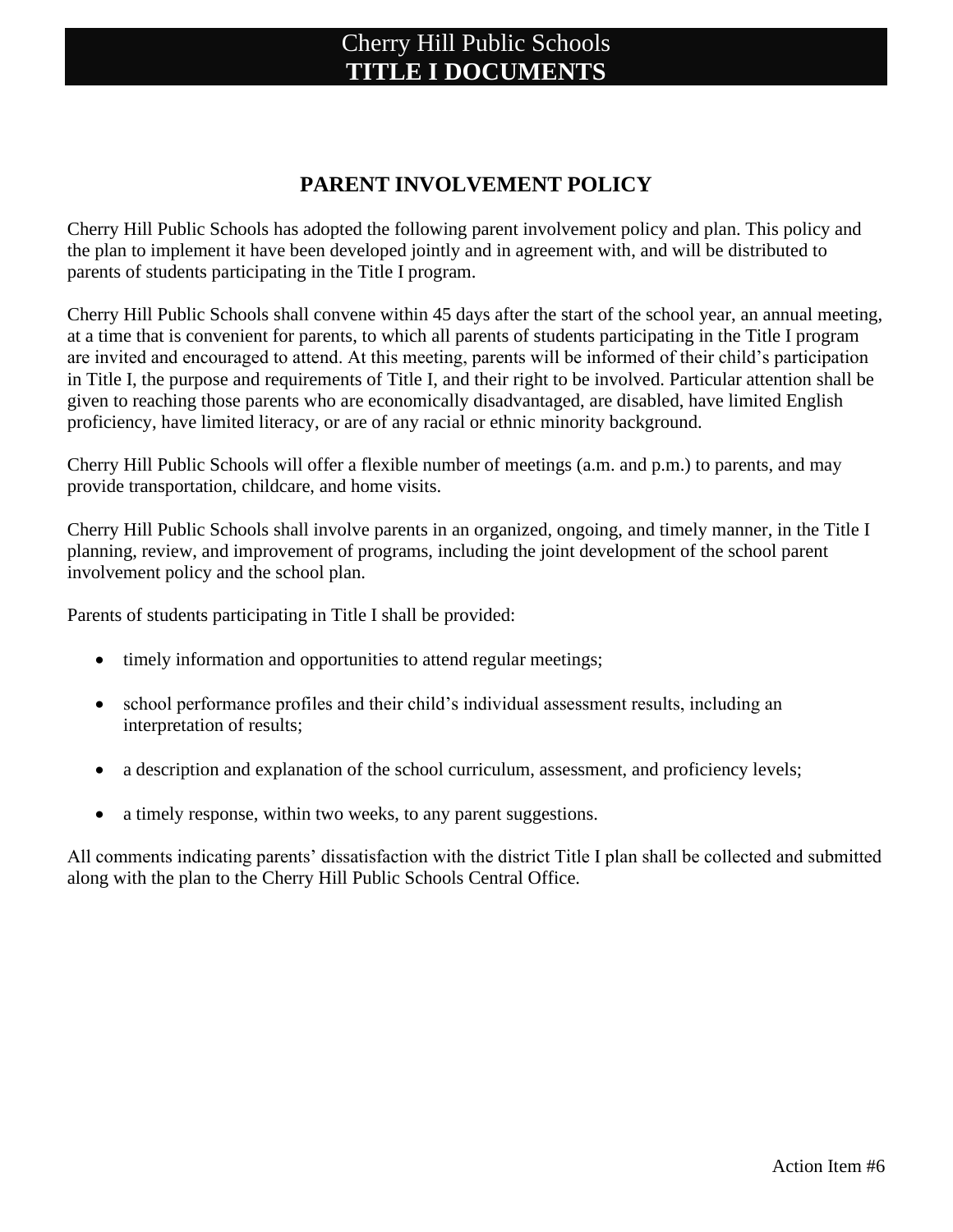### **PARENT INVOLVEMENT POLICY**

#### **SHARED RESPONSIBILITY FOR HIGH STUDENT PERFORMANCE**

Cherry Hill Public Schools has jointly developed with parents, for all students participating in the Title I program, a parent-school learning compact that describes:

- The school's responsibility to provide high quality curriculum and instruction in a supportive and effective learning environment that will enable students to meet the state's academic expectations;
- Ways in which each parent will be responsible for supporting his/her child's learning;
- The ongoing communication between parents and teachers through; parent/teacher conferences at which time the learning compact will be discussed; progress reports to parents; and reasonable access to staff, observation of classroom activities, and opportunities to volunteer and participate in their child's class.

#### **BUILDING CAPACITY FOR INVOLVEMENT**

Cherry Hill Public Schools shall build the capacity for strong parent involvement by:

- Providing assistance to participating parents in understanding national, state, and local goals, standards, and assessments, Title I, Part a requirements, and how to monitor their child's performance as well as information on how parents can participate in the education of their child.
- Providing materials and training to parents, such as needed, literacy training not otherwise available to help parents as equal partners.
- Educating all school staff, with assistance of parents, on how to reach out, to communicate with, and work with parents as equal partners.
- Ensuring, to extent possible, information sent home is in a language and form parents can understand. For parents whose English is s second language, provide information in their primary language. For parents who are visually impaired, provide information in Braille or in large print.
- Involving parents, where appropriate, in development of training for teachers and other staff that improves instruction.
- Providing other assistance, as appropriate, such as parent resource centers where parents can learn about child development and rearing from birth designed to help parents become full partners in the education of their child.
- Training and supporting parents to enhance involvement of other parents, where appropriate.